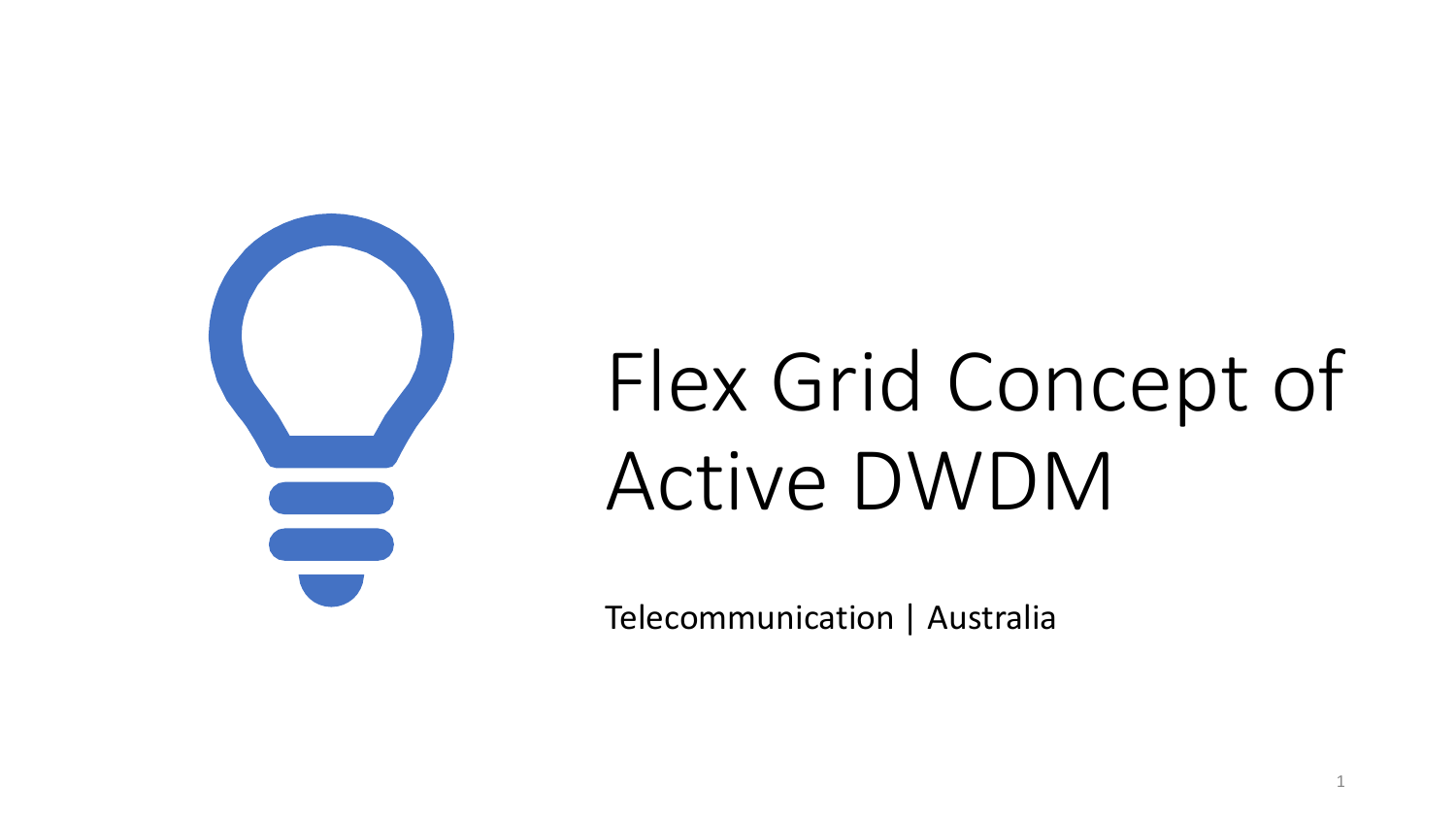- ▶ Telecom operator's current Ciena 6500 based DWDM ROADM network operates on standard ITU 50GHz fixed spectrum grid.
- ▶ In the 50GHZ fixed spectrum with the current set of CMD44 filters deployed in the network, it is capable of supporting 88 optical channel per OMS section.
- All current optical channels traversing through the ROADM network provide 100G (or in rare cases 10G or 50G) capacity per channel.

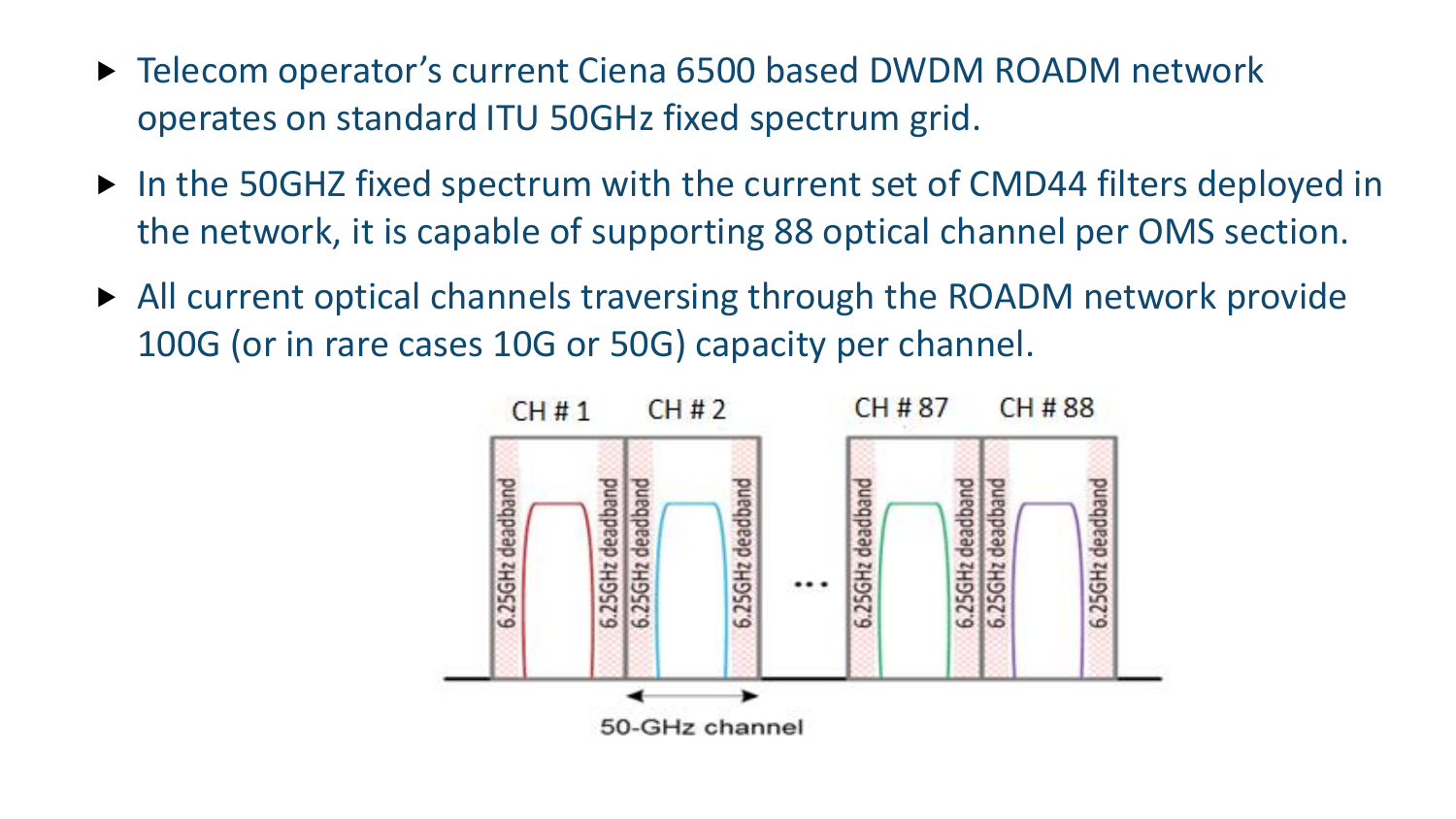## What is Flex Grid?

- The project will introduce required hardware and software on the Telecom operator's 6500 based DWDM ROADM network to enable flex grid operation.
- Under flex-grid operation, optical channels will be able to be occupy wider segments of the spectrum to support higher bitrate transmitted by WLAi cards (up to 400G)
- Aims lower costs & reduce power per bit, increased spectral efficiency & defer overbuilds
- The existing 50GHZ channels carrying will continue to coexist with new wider >75GHZ channels.

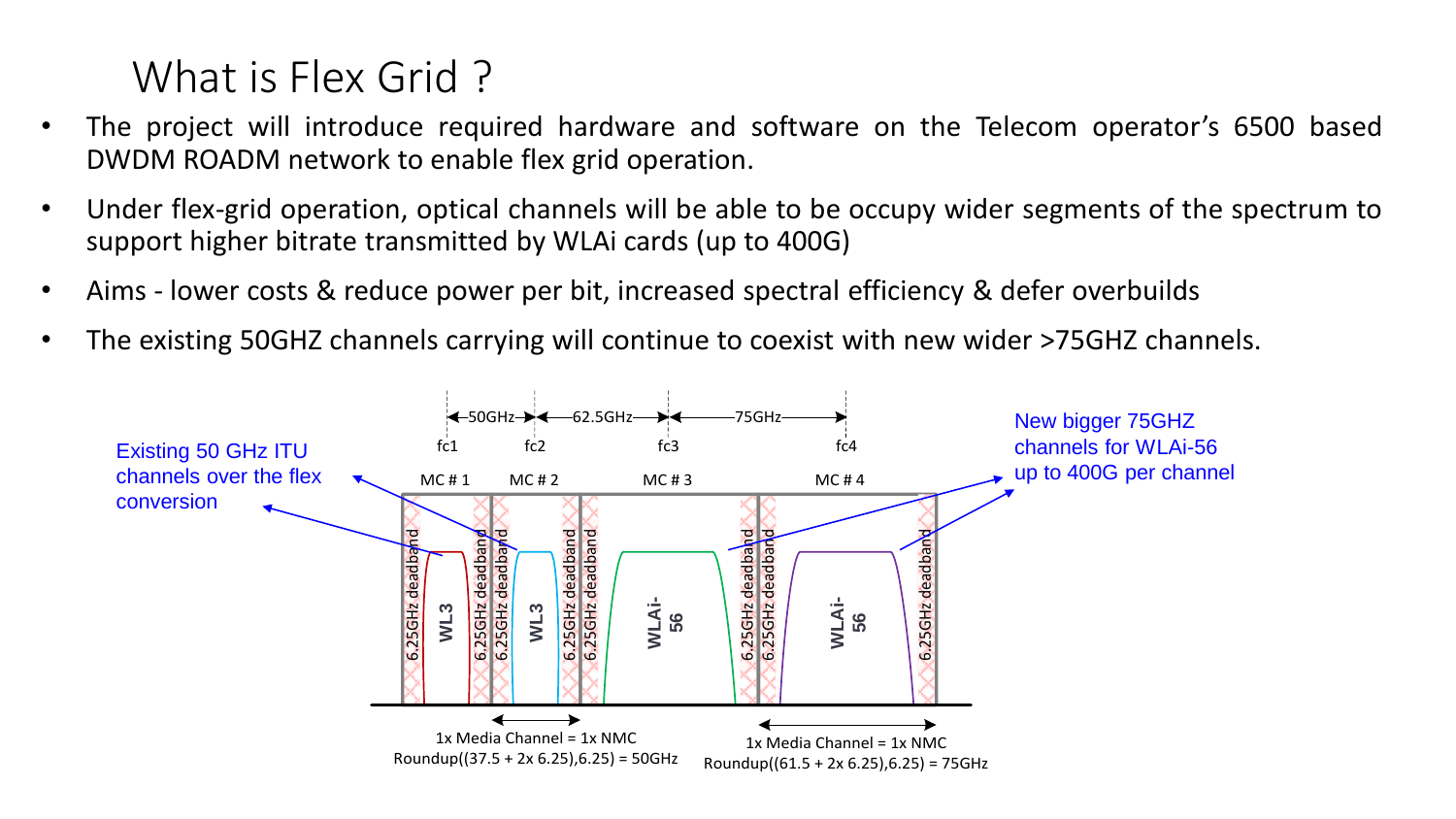## Flex Grid Hardware - CMD64



• CMD 64 is a coloured 64 channel mux/demux module on a fixed 75 GHz grid designed to support wider bandwidth signals like WLAi 56 Gbaud.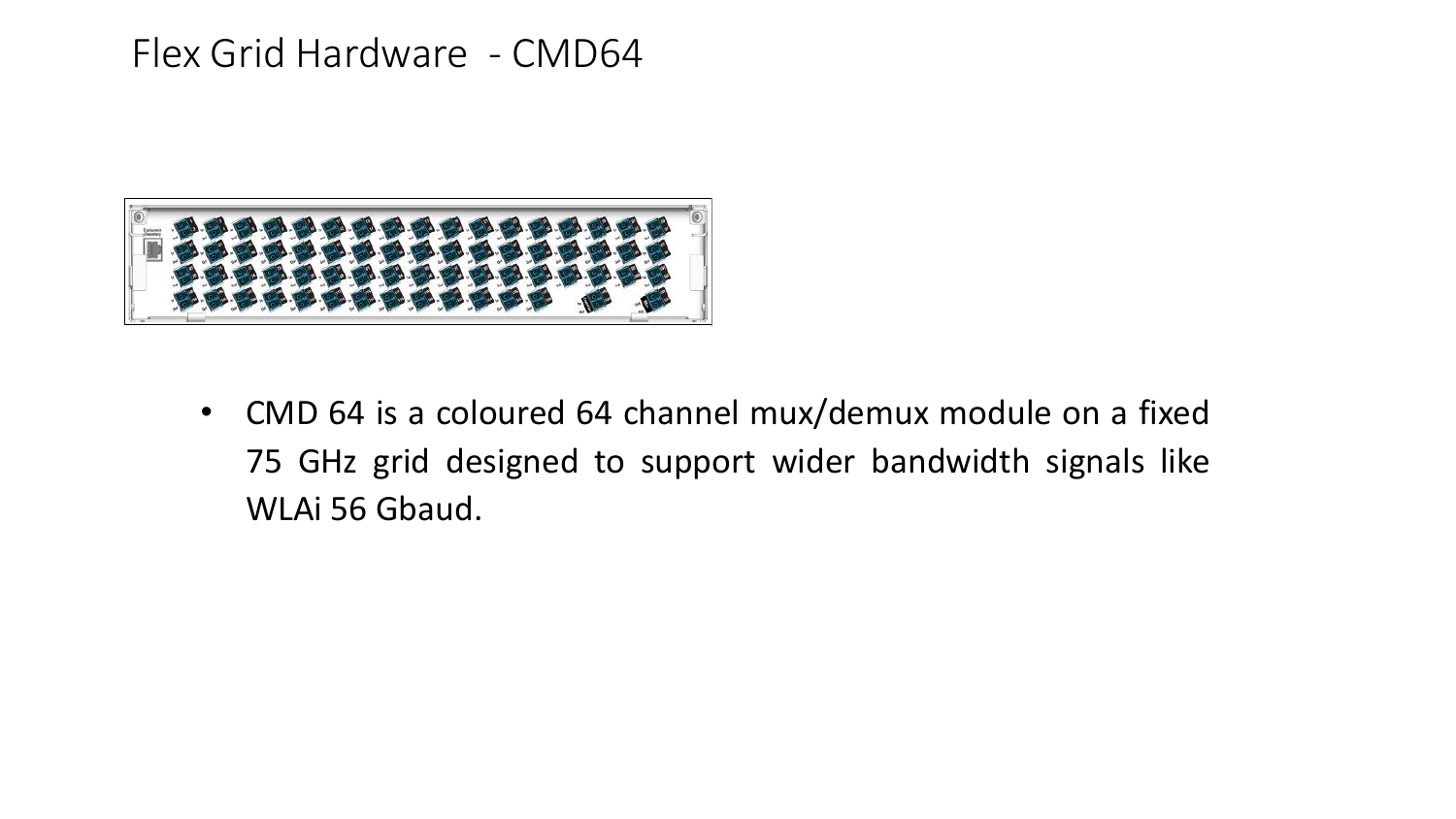## Flex Grid Hardware - architectures







Not deployed – under study for Sydney Data Ring No2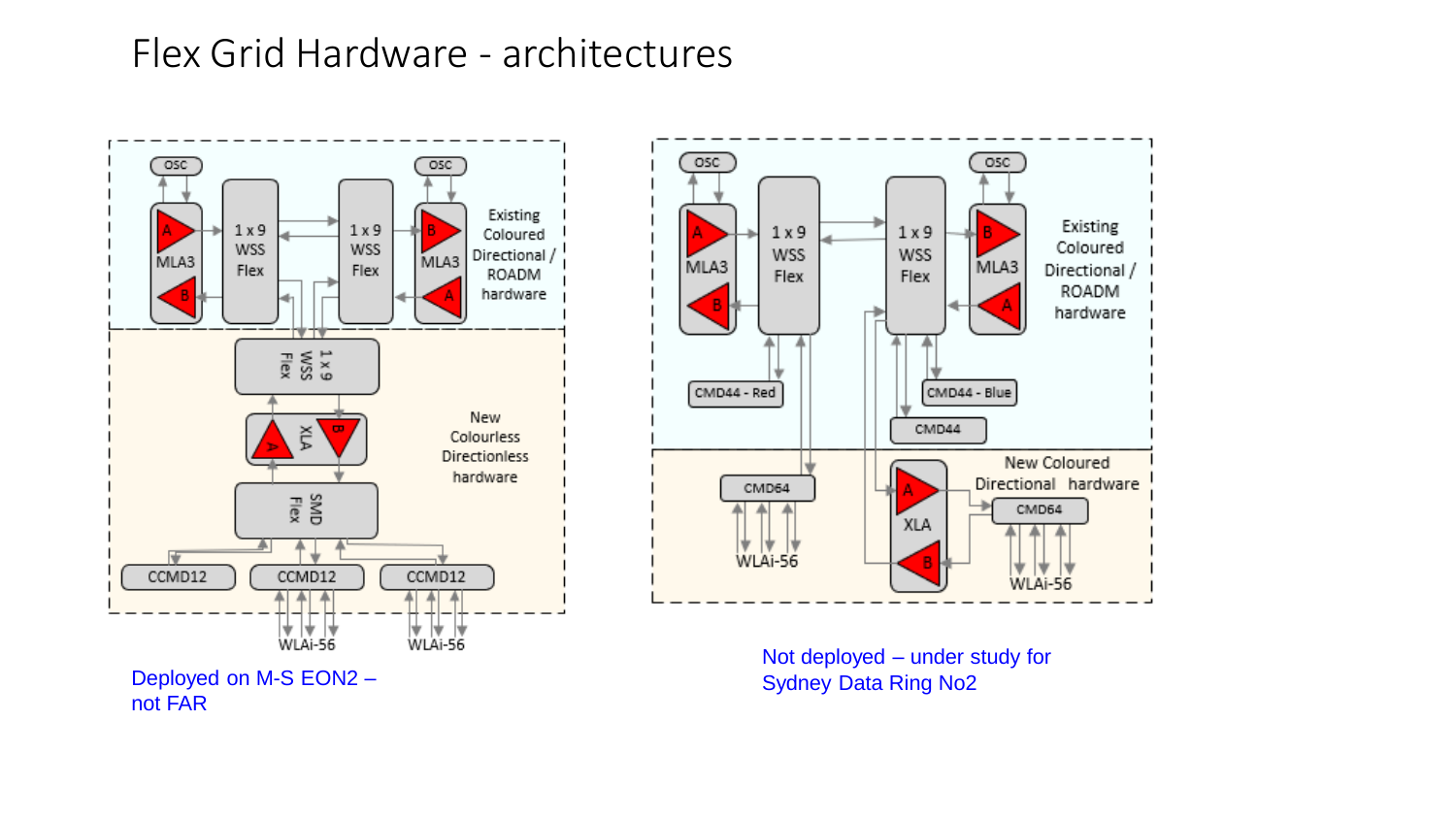### Flex Grid Concepts - Intro

#### **Spectrum Slice**

The extended C band (191.3250THz to 196.1250THz) consists of 768 slices of 6.25GHz. **These will be displayed in TPD drop 1.1 for all WSS-WSS Ciena 6500 systems (even if system not upgraded to Flexgrid)** 

#### **Media Channel**

A Media Channel (MC) is a portion of the transmission C band (spectrum) that is allocated for transporting one or more optical channels between two ROADMs.

The MC edge frequencies are aligned to the ITU-defined 6.25GHz grid positions.

#### **Network Media Channel**

A Network Media Channel (NMC) defines the spectral bandwidth allocated inside an MC, within which the optical signal from a transponder/muxponder is expected to be confined.

One or more NMCs can be grouped in an Media Channel (MC). They are then transported together between same source node and destination node.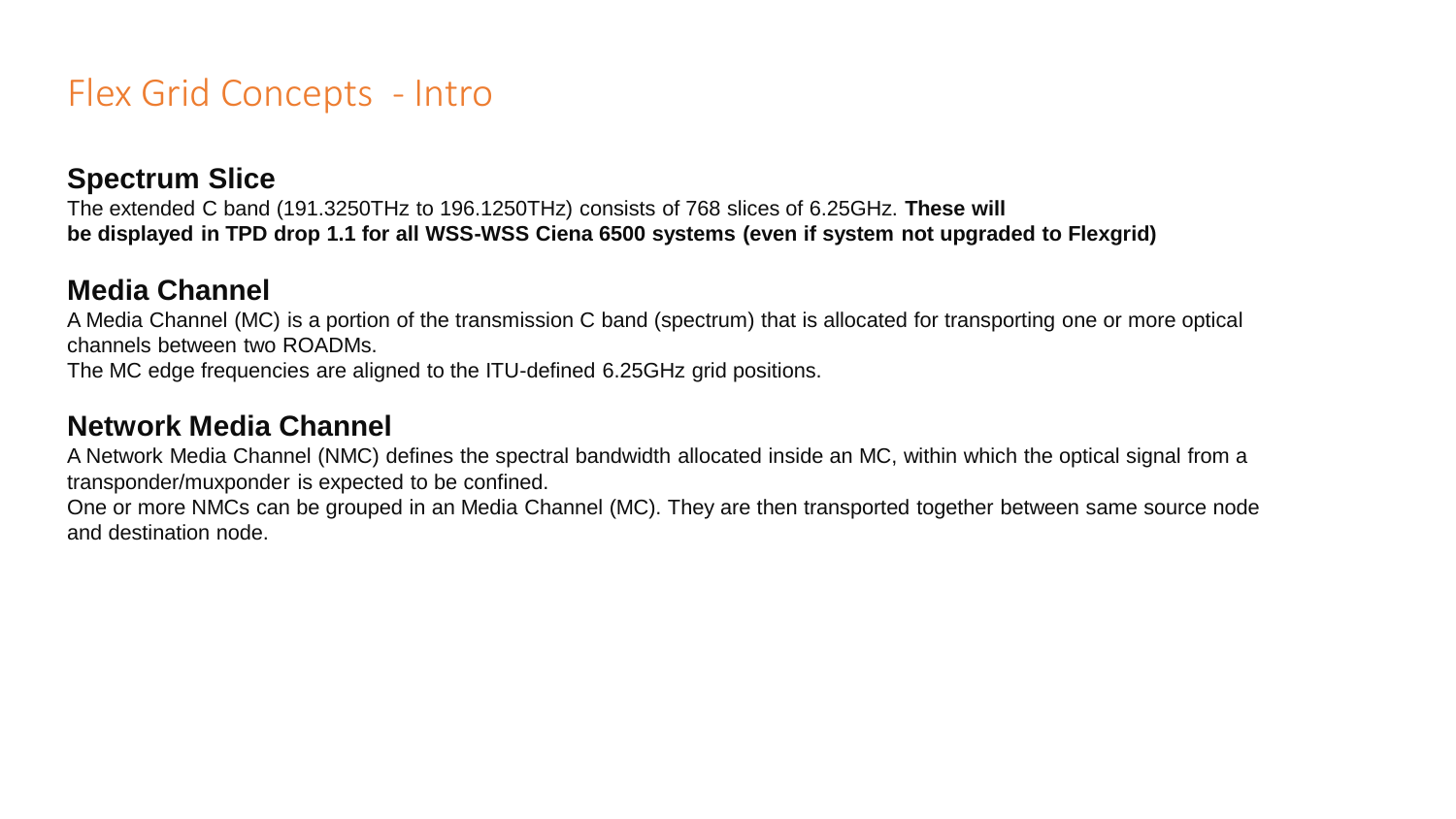## Flex Grid Concepts - Spectrum Slices (sub channels)

Spectrum Slices are aligned to ITU-defined 6.25 GHz grid positions. As a result, the MC bandwidth is always provisioned in chunks of 6.25 GHz.



Telecom operator's current FixGrid Ciena 6500 based DWDM ROADM network operates on standard ITU 50GHz fixed spectrum grid.

Current set of CMD44 filters deployed in the network are capable of supporting 88 optical channel per OMS section.

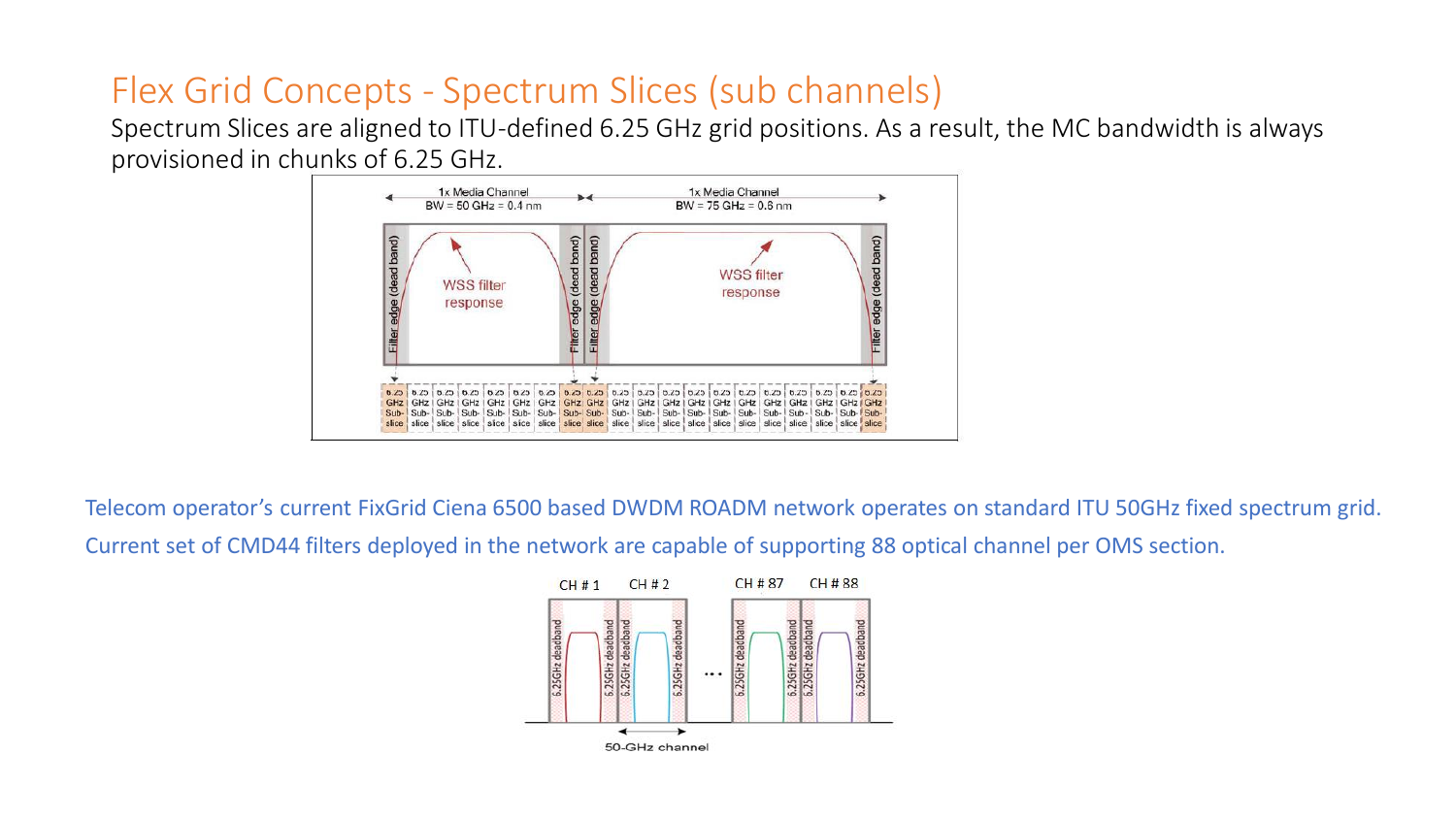## Flex Grid Concepts - Media Channels

A Media Channel defines the WSS filter bandwidth used for the media channel between ROADM Nodes A and Z.

The MC bandwidth includes a default 6.25 GHz filter edge spacing(or dead band) on each side of the MC to avoid WSS filter roll-off and to improve isolation between MCs. The filter edge spacing is part of the MC bandwidth, but cannot be used for any NMC provisioning.

The filter edge spacing(dead band) is provision-able and will be configured as per the system requirement in the network.



**Note:** Multiple NMC per MC are supported for optical channels between colourless directionless ROADMs on CCMD12. One control will not support Multiple NMC per MC provisioning, but the same will be supported under BP MCP 18.10 onwards.